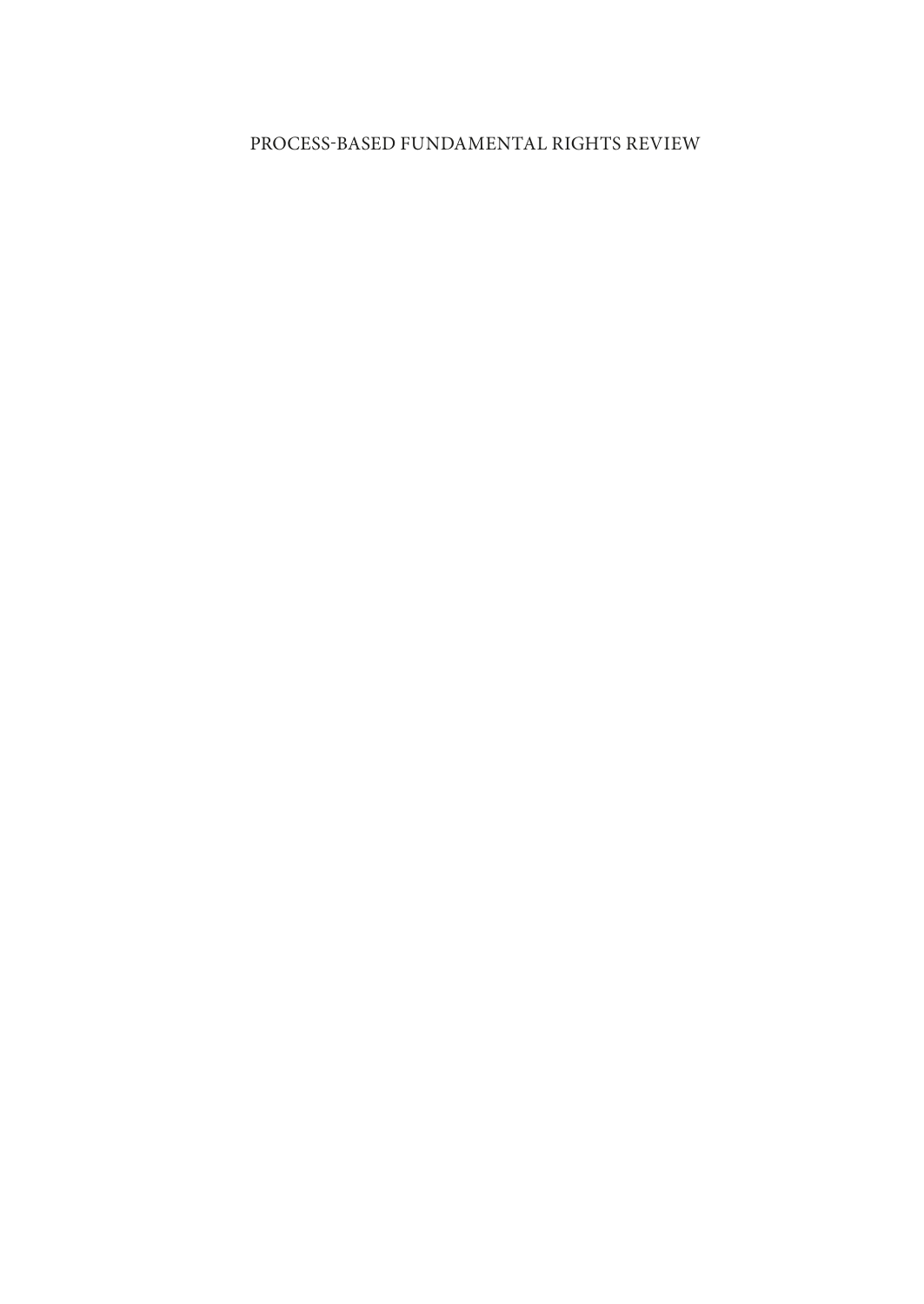Human Rights Research Series, Volume 88.

The titles published in this series are listed at the end of this volume.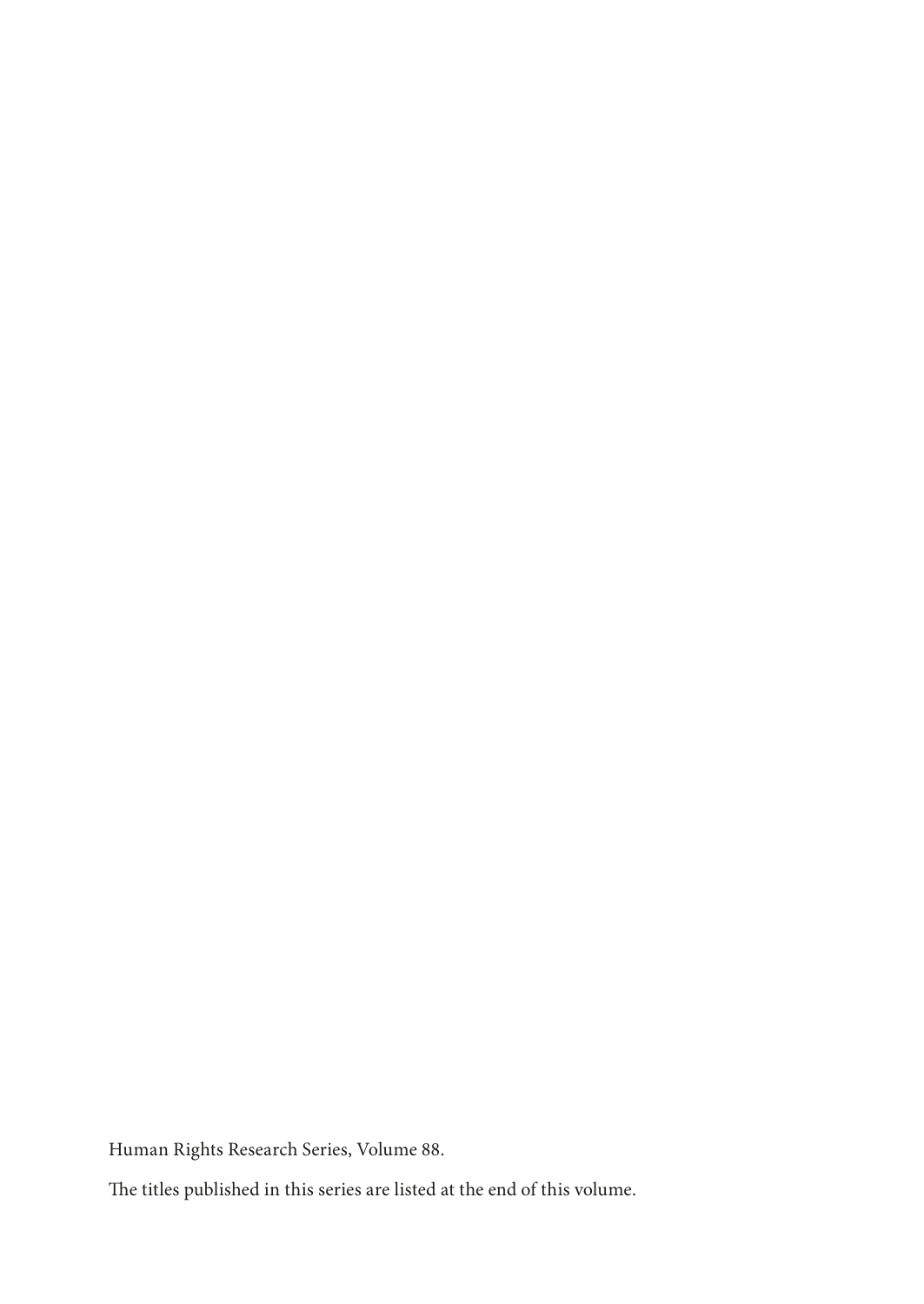# PROCESS-BASED FUNDAMENTAL RIGHTS REVIEW

Practice, Concept, and Theory

Leonie M. HUIJBERS

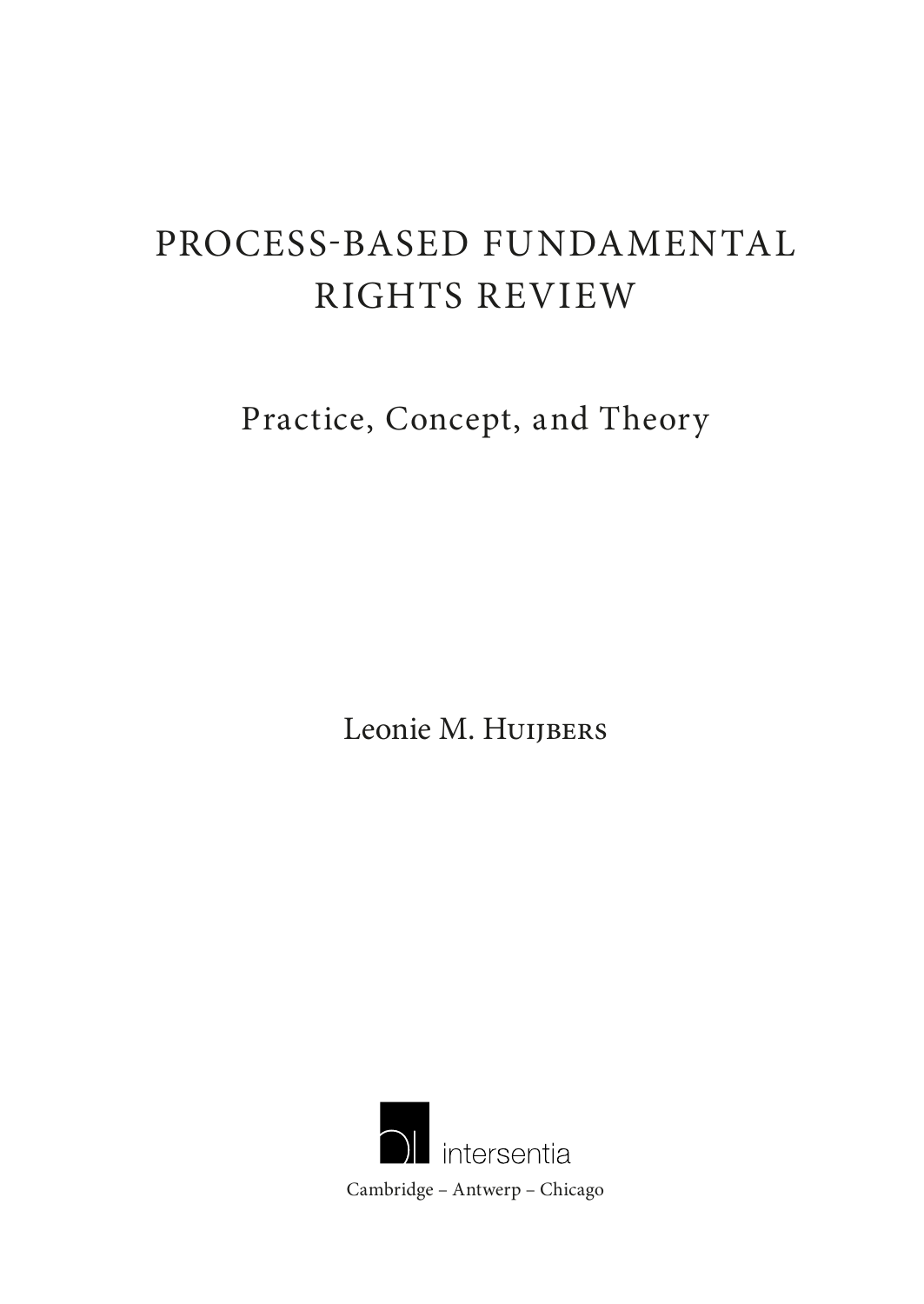Intersentia Ltd 8 Wellington Street Cambridge CB1 1HW | United Kingdom Tel.: +44 1223 736 170 Email: mail@intersentia.co.uk www.intersentia.com | www.intersentia.co.uk

*Distribution for the UK and Ireland:* NBN International Airport Business Centre, 10 Thornbury Road Plymouth, PL6 7 PP United Kingdom Tel.: +44 1752 202 301 | Fax: +44 1752 202 331 Email: orders@nbninternational.com

*Distribution for Europe and all other countries:* Intersentia Publishing nv Groenstraat 31 2640 Mortsel Belgium Tel.: +32 3 680 15 50 | Fax: +32 3 658 71 21 Email: mail@intersentia.be

*Distribution for the USA and Canada:* Independent Publishers Group Order Department 814 North Franklin Street Chicago, IL60610 **USA** Tel.: +1 800 888 4741 (toll free) | Fax: +1312 337 5985 Email: orders@ipgbook.com

#### Process-based Fundamental Rights Review. Practice, Concept, and Theory © Leonie M. Huijbers 2019

The author has asserted the right under the Copyright, Designs and Patents Act 1988, to be identified as authors of this work.

No part of this book may be reproduced, stored in a retrieval system, or transmitted, in any form, or by any means, without prior written permission from Intersentia, or as expressly permitted by law or under the terms agreed with the appropriate reprographic rights organisation. Enquiries concerning reproduction which may not be covered by the above should be addressed to Intersentia at the address above.

ISBN 978-1-78068-887-9 (paperback) ISBN 978-1-78068-928-9 (PDF) D/2019/7849/135 NUR 828

British Library Cataloguing in Publication Data. A catalogue record for this book is available from the British Library.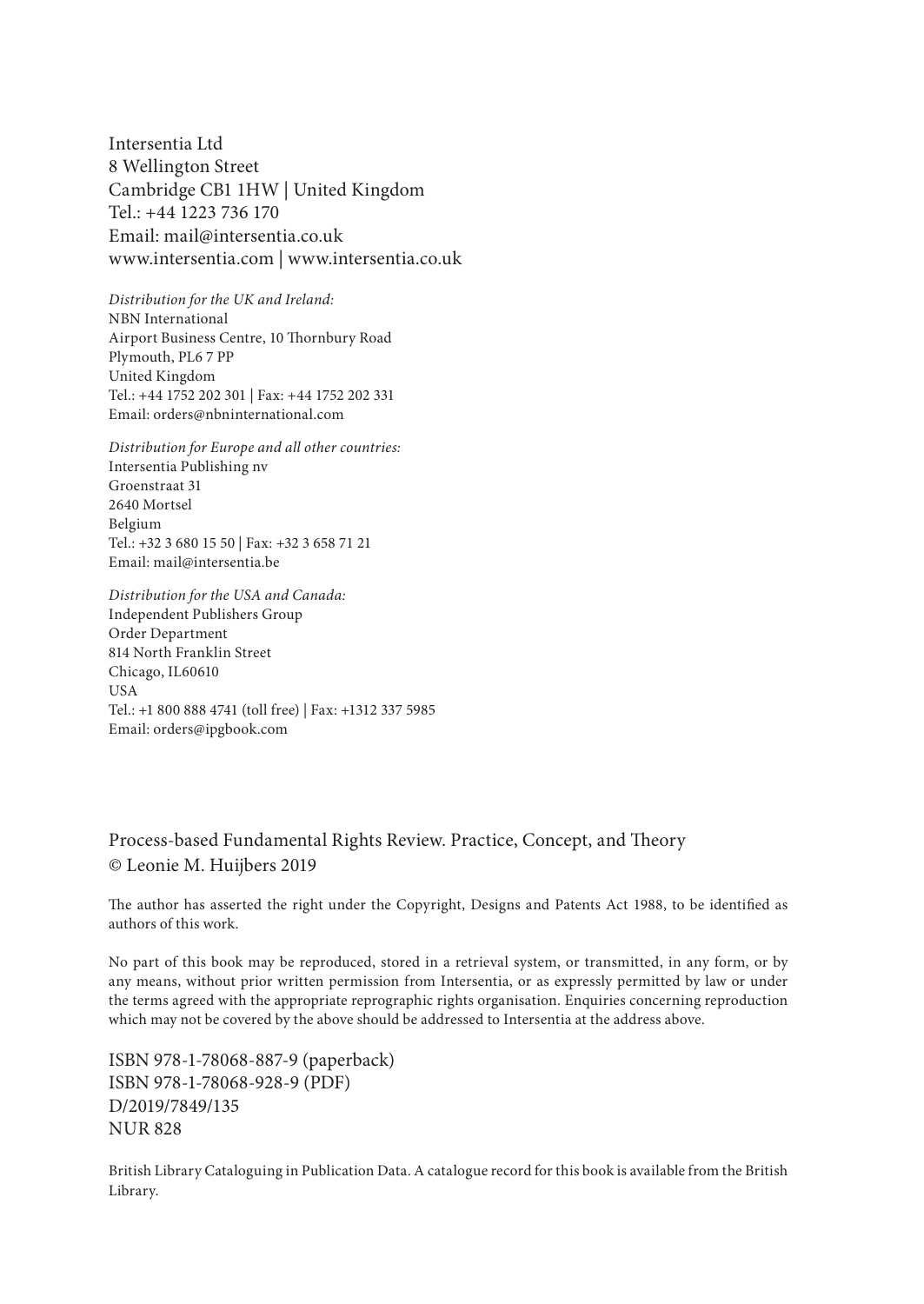## **ACKNOWLEDGMENTS**

In 2014, I was busy writing my master's thesis on freedom of religion and belief in the ECHR system, not knowing where life had in store. In mid-August, in an e-mail, my law supervisor Janneke posed an unexpected question: 'would you be interested in writing a PhD under my supervision?' A bit flabbergasted, but very honoured, I said I would think about. The project Janneke had in mind was called 'Improving supranational adjudication in fundamental rights cases: towards a procedural approach for the European Court of Human Rights'. As I had never heard of procedural review – or process-based review as it is called in this book – nor read anything of John Hart Ely, I basically had no idea what I was getting myself into. But with any great journey, perhaps it is best to have no idea where the road will take you. After all, Frodo never let Bilbo's cautionary words, 'It's a dangerous business, Frodo, going out your door. You step onto the road, and if you don't keep your feet, there's no knowing where you might be swept off to', stop him from his grand adventure. So, why should it stop me?

I happily accepted and I took off on my big adventure. The academic journey of writing a PhD was an exciting and inspiring time. Not only because it gave me the chance to be part of academia, which allowed me to mull over a topic and then spit out my ideas in the shape of articles, blogs, presentations, and finally a dissertation, but also because of the wonderful people I met along the way. It is therefore with great pleasure that I take this opportunity to thank all those inspiring, cheerful, and precious people in my life without whom I never would have finished this book, nor started it for that matter.

So first, the one who sent me on my quest. My Gandalf, as it were. Janneke, since the days you supervised my master's thesis you have been a mentor to me and I would not have been able to finish my dissertation without you. You are a source of inspiration, a cradle of kindness, and a beacon of knowledge. You truly deserved the 'Best Supervisor of the Year 2018' award you received, even though I still think it should have been the 'Best Supervisor Ever' award. And Paulien, my second supervisor, you joined at quite an advanced stage of the dissertation writing, yet were able to grasp the topic in no time at all. As a copromotor you provided me with valuable new insights and raised questions that helped me to critically reflect on my writing. As my office buddy you provided me with companionship at work and acted even as my roomie in the winter months in room 3.01 at ASP. Merci pour tes conseils et ton humour!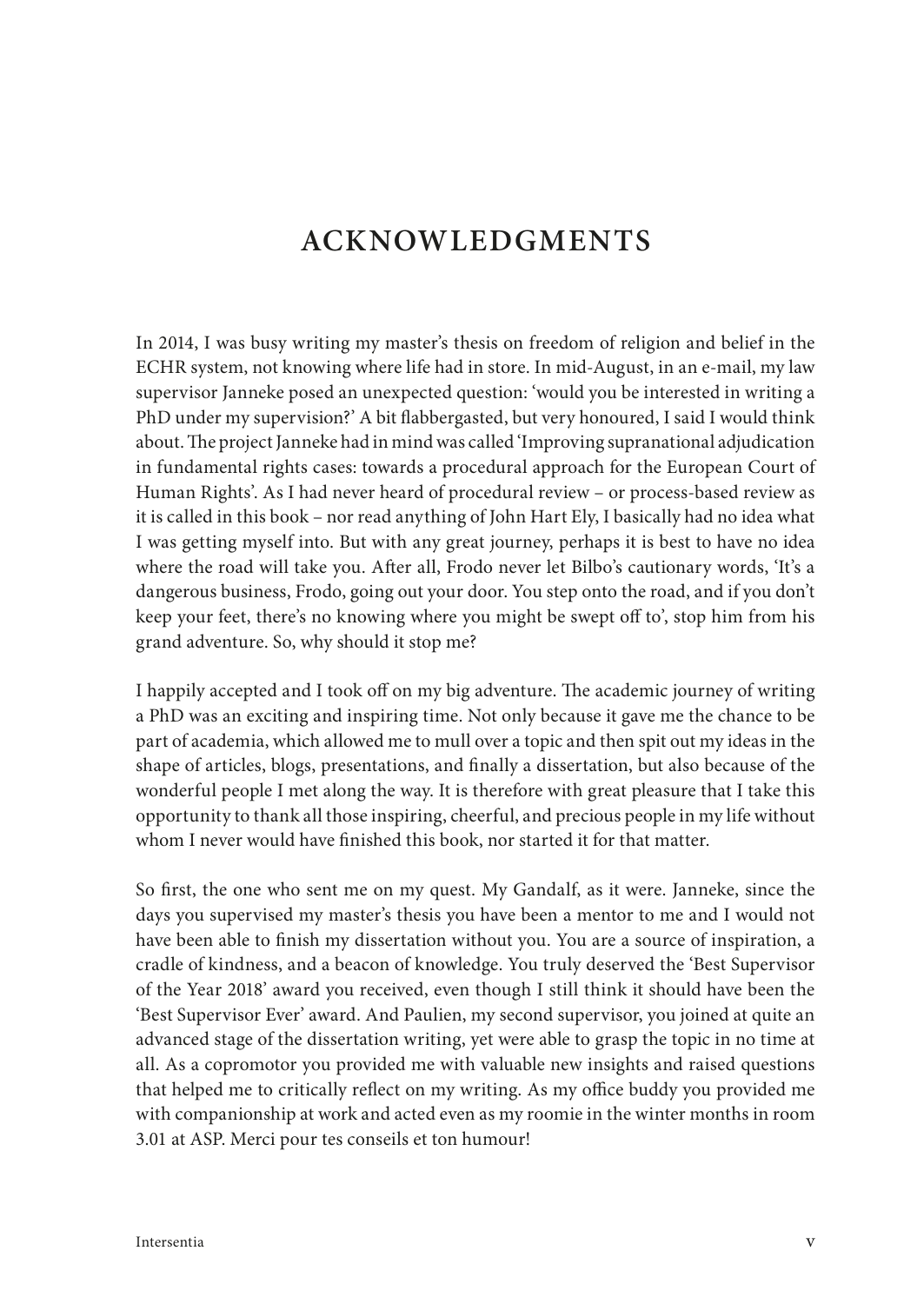#### Acknowledgments

Speaking of roommates, I wish to thank my 'official' roommates who made our room the most fun – I mean hardworking – room at ASP, and later on at Newtonlaan. Thank you all – Hilke, Catherine, Xia, Erie, Sanne, Jesse, Heqing, Niels, Erin, and Lisa – for the wonderful times, the pour-your-heart-out Thursdays, the laughter, and the endless discussions. Special thanks go out to Erin and Lisa, as my paranymph and secret paranymph, respectively. Both of you have been my work-based support system in the last couple of years. You gave me the much-needed endurance for my quest of slaying the 'many-headed monster'– also known as my dissertation – and our get-togethers provided much needed distraction from our PhD life crises. Cheers to you!

My gratitude also extends to my other wonderful colleagues and former colleagues at Utrecht University. As there are so many of you, and I am sure I will forget names if I list them here ('I am old, Gandalf … like butter that has been scraped over too much bread'), I would like to say thanks to all of my colleagues at the Montaigne Centre, at the Netherlands Institute for Human Rights (SIM), and at the department of Constitutional Law, Administrative Law, and Legal Theory. You have been a true inspiration to me, each in your own way. You shared your ideas and thoughts on philosophical writing, on methodology, on fundamental rights, and on courts' institutional position, but also on all sorts of work-related issues and not-so-work-related-yet-surely-very-urgentand-existential matters. Thank you for all the amazing insights, laughter, and critical reflections during the many seminars, lectures, and conferences, and for the many coffee (tea!) breaks and hallway bump-ins, drinks and fika's, brown bag and regular lunches, bezinningsdagen and leesclubjes, feel good chats and brainstorm sessions. My thanks also extend to the editors, international members, and executive assistants of the *Netherlands Quarterly of Human Rights*. I am especially grateful to Antoine with whom I worked closely and who showed me the reigns of academia as well as of the editorial business. In addition, I am grateful to Laura for setting up the *Research Brokers* project with me and to the students who participated in the pilot. I am sure, albeit in a different way, this project will continue – in the end, it is wonderful when students' human rights research contributes to the work of human rights organisations.

Although Utrecht is the place where I spent most of my time as a PhD, my PhD journey started in a different city to the East. A small and kind place, surrounded by hills, called Nijmegen. For my first steps outside student life and into the land of 'academic adults' – as I used to call them – I found my first fellowship at Radboud University Nijmegen. My colleagues at the International and European Law department made me feel welcome and provided me with opportunities to develop my teaching and research skills. My colleagues at the Constitutional Law department provided me a place to work as well as some essential constitutional law lessons. I am glad we still see each other now and again at PhD defences and conferences. Special thanks goes out to the Jonge Gaerde for the fun activities, including bowling, pub quizzes, and juggling, and for the friendships that have resulted from it.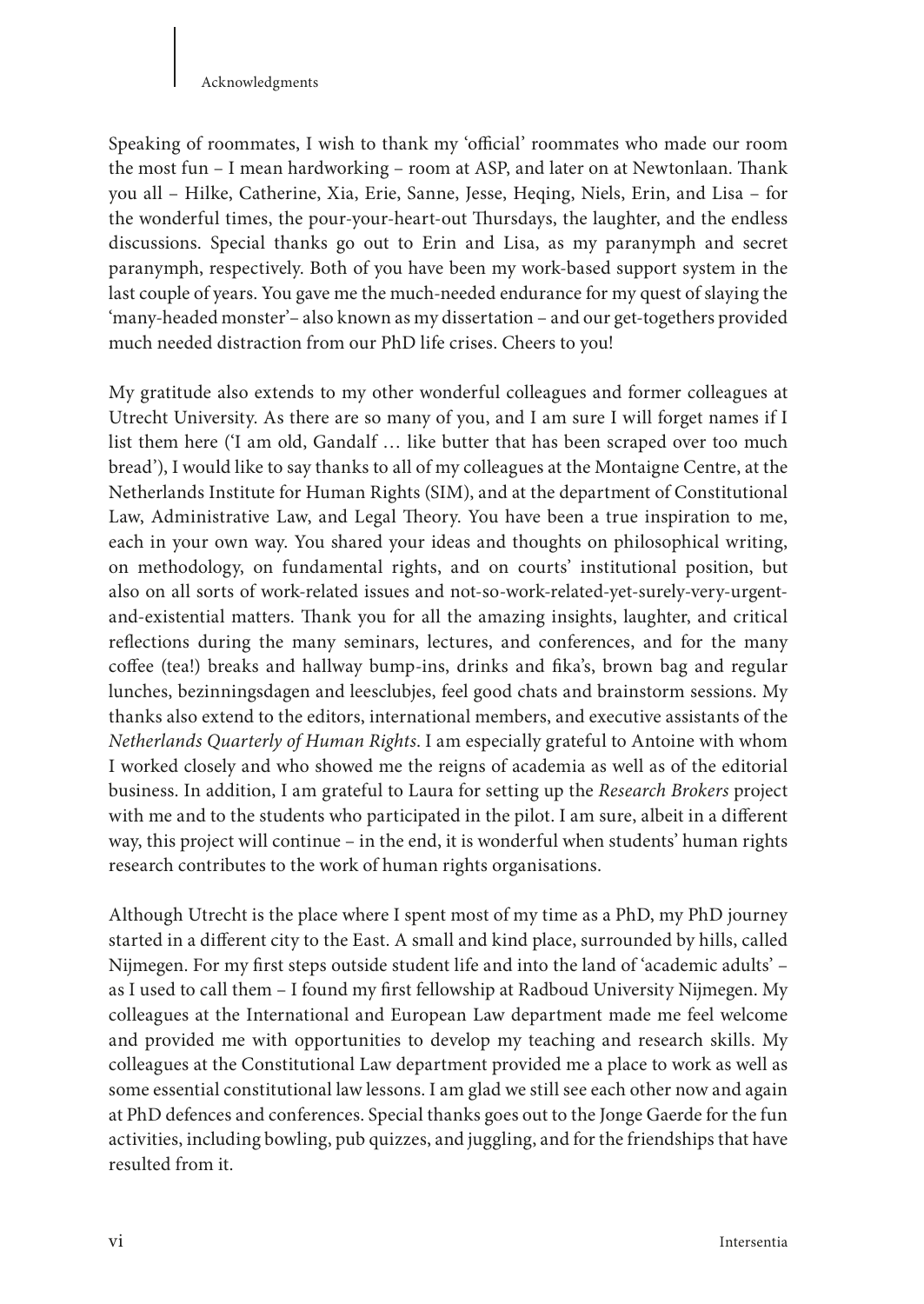All these people were essential to the part of writing a dissertation. But five wise men and women were ultimately left to decide whether my PhD quest was completed or whether some more battles had to be fought and won. I express my sincere gratitude to Ittai Bar-Siman-Tov, Eva Brems, Patricia Popelier, Robert Spano, and Jerfi Uzman, for reading my dissertation, providing valuable comments, and offering their critical reflections. I also thank you for your academic writing, which formed an important source of inspiration for this book. My gratitude also goes out to Elaine Mak and Antoine Buyse, who were willing to reflect on my work and to take part in the opposition during the defence.

With the approval of the reading committee, my PhD quest has now come to an end. It is therefore time to embark on a new mission. One that allows me to explore a new land. I am therefore happy to have been given the opportunity to set sail to the land of fundamental rights practice. Although I am not saying goodbye to academia forever – unlike the divides of Middle-earth, there is no unbridgeable divide between the lands of practice and theory – the possibility to contribute to the promotion and protection of fundamental rights in the Netherlands is a new adventure that I am excited to begin. Or rather, to continue. Through the years, as part of the Public Interest Litigation Project (PILP), I have worked with fundamental rights in practice. From this work I've seen that, if the time is right and if enough effort is put in by many organisations and people, it is possible to change policies for the better. I am truly grateful to have gotten the opportunity to act as an expert on housing policies for travellers, and have worked closely with the inspiring Jelle. In my new position as policy advisor at the Netherlands Institute for Human Rights (College voor de Rechten van de Mens) I will continue these efforts in different areas. To my new colleagues, I would like to express some words of gratitude. Thank you for allowing me to embark on this ship with you, for your patience with me figuring out how to do this job, and for your support in the final stages of completing this book. I look forward starting this new venture with all of you.

As I leave the shores of academia, I find myself reflecting more broadly on the ones dearest to me and how each and every one of them was essential for the completion of my quest. I greatly appreciate my friends for their willingness – seemingly voluntarily – to be my companions. Through unthinkably funny and awkward moments as well as through inconsolable moments of sadness, we have seen each other through. As true Eärendils, all of you have made my life brighter and less heavy. I believe friendship was the only reason why Frodo's quest succeeded, as did mine.

As I will not be able to mention all of you, I just want to highlight some of my most beloved stars. My oldest friend, Gabin, thank you for sticking around, for the amusing chats, and for keeping it real, Brabant-style. My buddies from Dea Dia, Hong-Ha, Jeske, Kathelijn, Leonie (Do), and Simone, although we see each other on a regular-eventhough-not-really-regular-basis these days and have definitely shrunken in size (pun intended!), thank you for the wonderful and unforgettable times. To Bianca, 'my besty', your courage has remained a source of inspiration, and I thank you for your friendship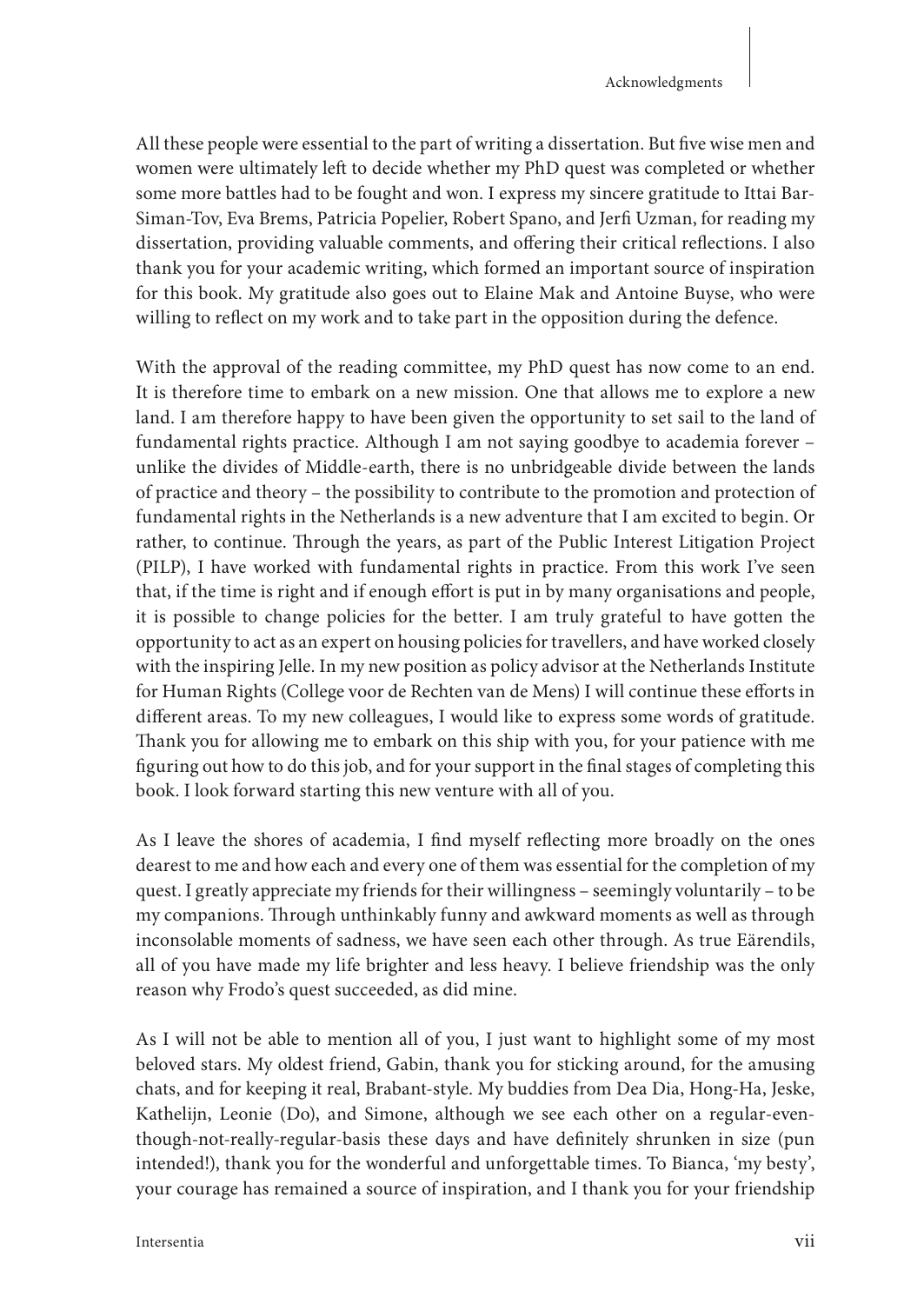#### Acknowledgments

and your wisdom. This book is dedicated to you. To my friends from my sorority, Marleen and Moniek, thanks for the serious reflections on life and for goating – I mean joking – around with me. To my many tennis mates – serving as friends and foes – you kept me on my feet and gave me the much-needed physical distraction from writing a PhD. Lastly, Leonie, my paranymph, and the best listener and dancer in the whole wide world, your creativity is amazing, you are true to your word, and you are unbelievably kind. Thank you for it all!

I am most indebted to my personal Shire folk: my family. My mum and dad, and I'll say this in Dutch, dank jullie wel voor jullie aanmoedigingen, jullie vertrouwen en jullie liefde. Jullie hebben mij een solide basis gegeven om van daaruit de wereld te ontdekken. Dit boek is daarvan het resultaat. To my granny, thank you for your wit and lessons about kindness. Sanne, Maartje, and Dorien, my dear sisters and my closest friends, even though we never phrase it like that, thank you for all the conversations, phone calls, birthdays, zusjesdagen, weekends, and babysitting opportunities. You are the strongest, loveliest, and most annoying people in my life – and I love you for all of it. My niece and nephews – Julie, Cas, Joris, Olivier, and Sep – you are tante Lola's cutest little hobbits and best distractions from work-life. My thanks also go out to Ivo, Paul, and Dries for the great wines and beers, and the horrible puns. I am also grateful to my family-in-law, Truedy, Wie Djin, and Laurens, for your kindness and understanding. Thank you for opening up your lives and wholeheartedly welcoming me into your family.

Now that the journey is getting close to its end and the contours of the new land start to take shape, I think of all the places my PhD quest has brought me. After all, a serious quest requires you to travel beyond your own comfortable realm into the unknown. Amongst other places, my PhD took me to a co-organised expert seminar with Janneke and Kasey McCall-Smith in Edinburgh and a summer school organised by the Venice Academy of Human Rights and Democratisation in Venice, and to smaller and larger conferences in Barcelona, Cambridge, Copenhagen, and Granada. These events made me grow as a scholar and I am grateful for the opportunities I have had to share my research and for the useful feedback I received. I am also thankful for the chance I got to visit the library of the European Court of Human Rights, to consult the case files of several cases, and to meet with several ECtHR judges and Registry members to talk about process-based review. It was great to be back in Strasbourg – the place where I spent a year as an Erasmus student – and it was truly valuable to talk to the people who make such a significant contribution to the protection of fundamental rights in Europe.

My time in Strasbourg was even more enjoyable as I was not on my own – this time I was there with the Sam to my Frodo, my greatest companion of all. Floris was a visiting ECtHR scholar at the time, and he made my stay in Strasbourg triple (Karmeliet) the fun. You are the person who perhaps suffered the most of my journey, as you were often my sounding board even when you were tired and really needed to sleep. Thank you for your support and for the funny, sarcastic, and painfully bad jokes. Thank you for your love,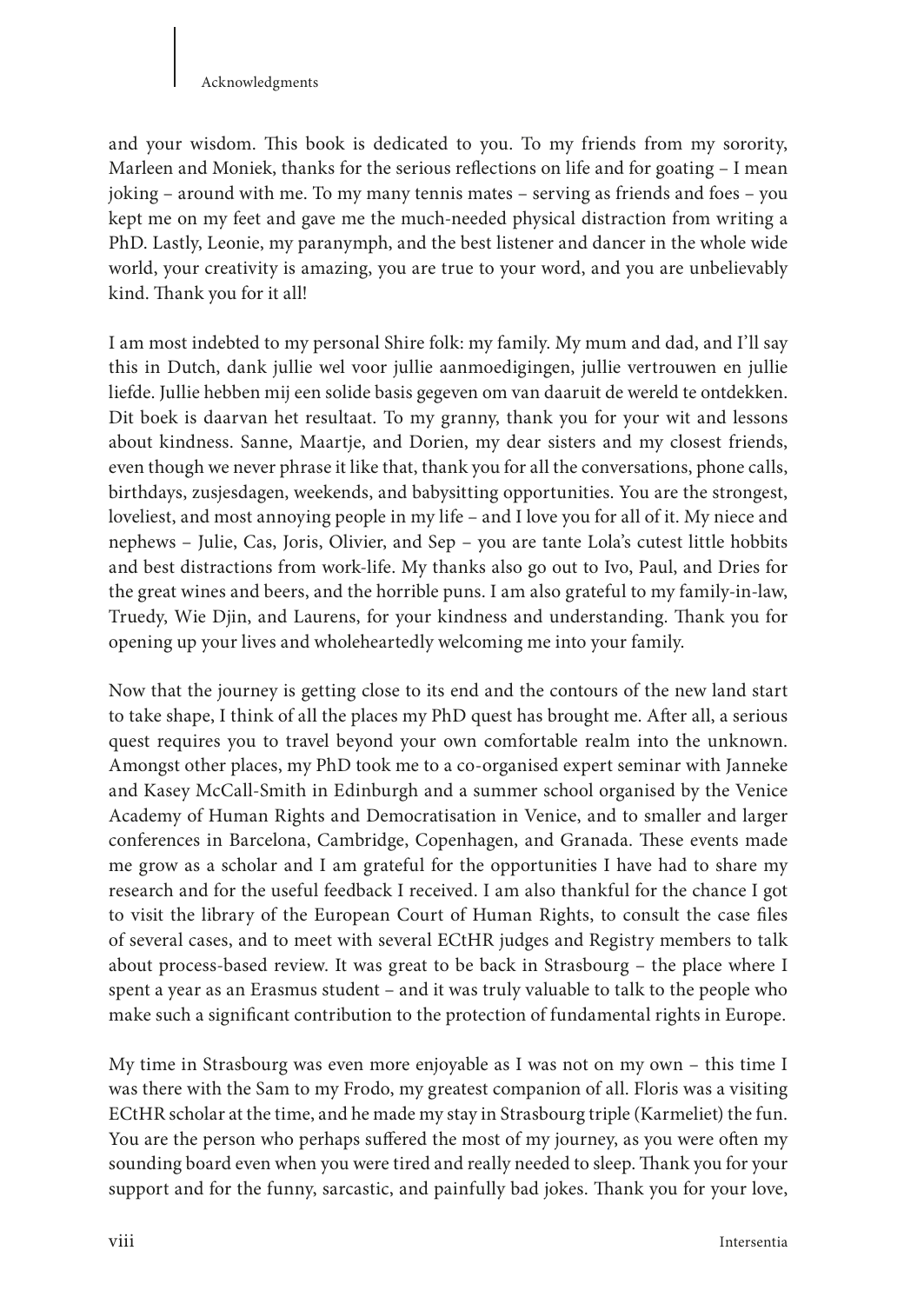your inspiration, and your friendship. I am so happy that we have accompanied each other in our journeys as PhDs. Above all, I am happy that unlike my dissertation, our story will not end in a cover on the shelf, but will continue long after the final sentence of this book has been written.

Thank you all!

Leonie La Blaisotterie, August 2019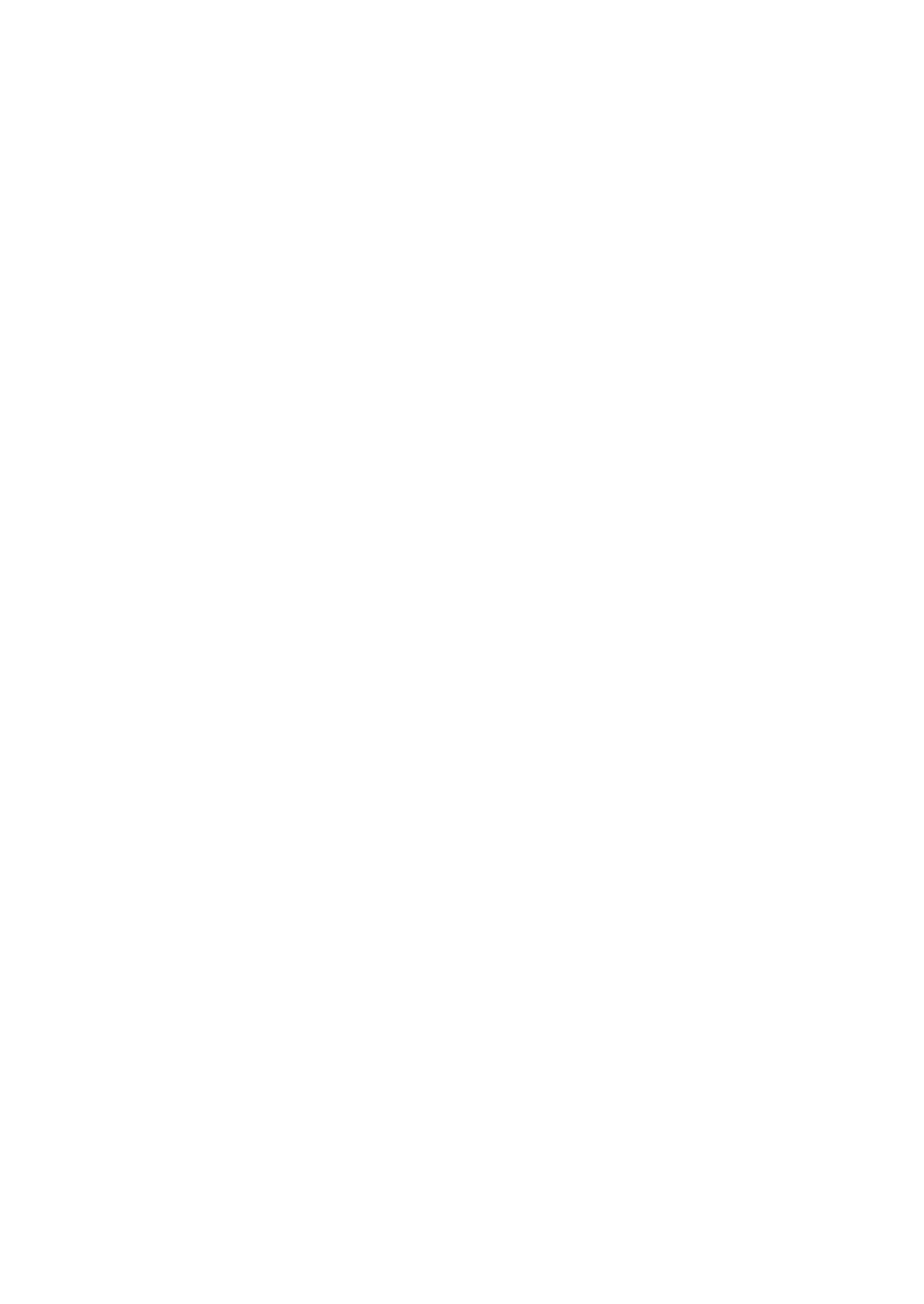## **CONTENTS**

#### INTRODUCTION

## **Chapter 1**

| 1.1    |           | The rise and controversy of process-based fundamental rights review  3     |  |
|--------|-----------|----------------------------------------------------------------------------|--|
| 1.2    |           |                                                                            |  |
| 1.3    |           |                                                                            |  |
| 1.4    |           |                                                                            |  |
| 1.5    |           |                                                                            |  |
| PART I |           |                                                                            |  |
|        |           | THE PRACTICE OF PROCESS-BASED FUNDAMENTAL RIGHTS REVIEW                    |  |
|        |           |                                                                            |  |
|        |           | Process-based review in the practice of fundamental rights adjudication 21 |  |
|        |           |                                                                            |  |
|        |           |                                                                            |  |
|        | Chapter 2 |                                                                            |  |
|        |           | Process-based Fundamental Rights Review of Legislative Procedures 27       |  |
| 2.1    |           |                                                                            |  |
| 2.2    |           |                                                                            |  |
|        | 2.2.1     | US Supreme Court: Carolene Products and Fullilove 28                       |  |
|        | 2.2.2     |                                                                            |  |
|        | 2.2.3     |                                                                            |  |
|        | 2.2.4     |                                                                            |  |
|        | 2.2.5     | South African Constitutional Court: Doctors for Life International 33      |  |
|        | 2.2.6     | Colombian Constitutional Court: 'General Foresting Law case' and           |  |
|        |           |                                                                            |  |
|        | 2.2.7     | European Court of Justice: Volker und Markus Schecke 37                    |  |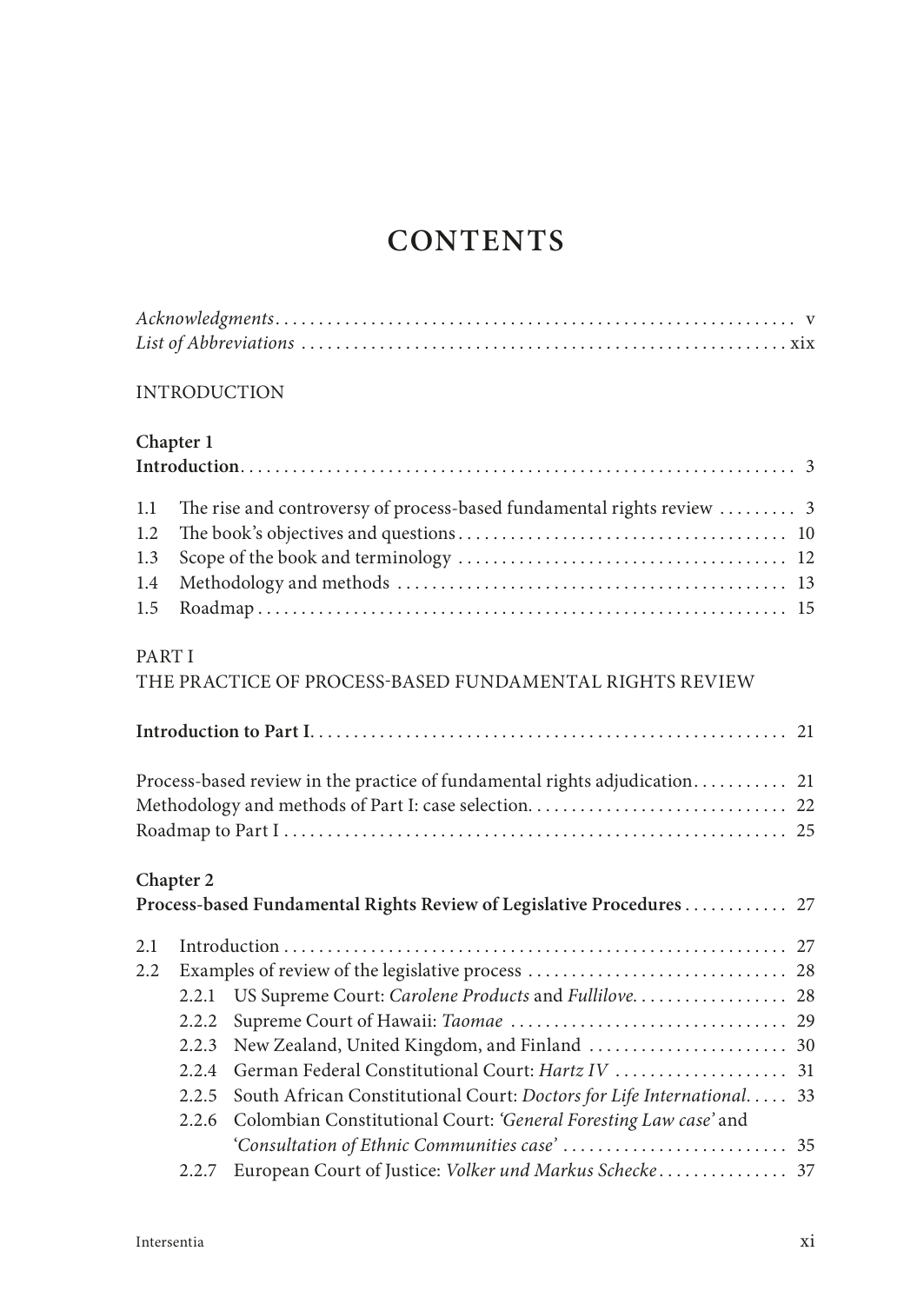| 2.3     | 2.2.8 European Court of Human Rights: <i>Hirst (No. 2)</i> and <i>Bayev</i> 39                                                                   |    |
|---------|--------------------------------------------------------------------------------------------------------------------------------------------------|----|
|         | Chapter 3                                                                                                                                        |    |
|         | Process-based Fundamental Rights Review of Administrative Procedures                                                                             | 45 |
| 3.1     |                                                                                                                                                  |    |
| 3.2     | Examples of review of administrative procedures  46                                                                                              |    |
|         | 3.2.1                                                                                                                                            |    |
|         | 3.2.2                                                                                                                                            |    |
|         | 3.2.3                                                                                                                                            |    |
|         | District Court and Court of Appeal of the Netherlands: Urgenda  51<br>3.2.4<br>Court of Appeal and Supreme Court of the United Kingdom:<br>3.2.5 |    |
|         | Denbigh High School, Miss Behavin' Ltd., and Quila  54                                                                                           |    |
|         | European Court of Human Rights: Hatton, Winterstein, and Lambert. . 57<br>3.2.6                                                                  |    |
| 3.3     |                                                                                                                                                  |    |
|         | Chapter 4                                                                                                                                        |    |
|         | Process-based Fundamental Rights Review of Judicial Procedures 65                                                                                |    |
| 4.1     |                                                                                                                                                  |    |
| 4.2     |                                                                                                                                                  |    |
|         | Supreme Court of Argentina: Comunidad Indígena Eben Ezer 66<br>4.2.1                                                                             |    |
|         | 4.2.2                                                                                                                                            |    |
|         | 4.2.3                                                                                                                                            |    |
|         | 4.2.4                                                                                                                                            |    |
|         | UN Committee on Economic, Social, and Cultural Rights: I.D.G 72<br>4.2.5                                                                         |    |
|         | 4.2.6                                                                                                                                            |    |
|         | European Court of Human Rights: Winterstein, Lambert, and Von<br>4.2.7                                                                           |    |
|         |                                                                                                                                                  |    |
|         | Inter-American Court of Human Rights: Gelman 80<br>4.2.8                                                                                         |    |
| 4.3     |                                                                                                                                                  |    |
|         |                                                                                                                                                  |    |
| PART II |                                                                                                                                                  |    |
|         | THE CONCEPT OF PROCESS-BASED FUNDAMENTAL RIGHTS REVIEW                                                                                           |    |
|         |                                                                                                                                                  | 89 |
|         | Process-based fundamental rights review: what's in a name?<br>Methodology and methods of Part II: similarity, difference, and reflective         | 89 |
|         |                                                                                                                                                  |    |
|         |                                                                                                                                                  |    |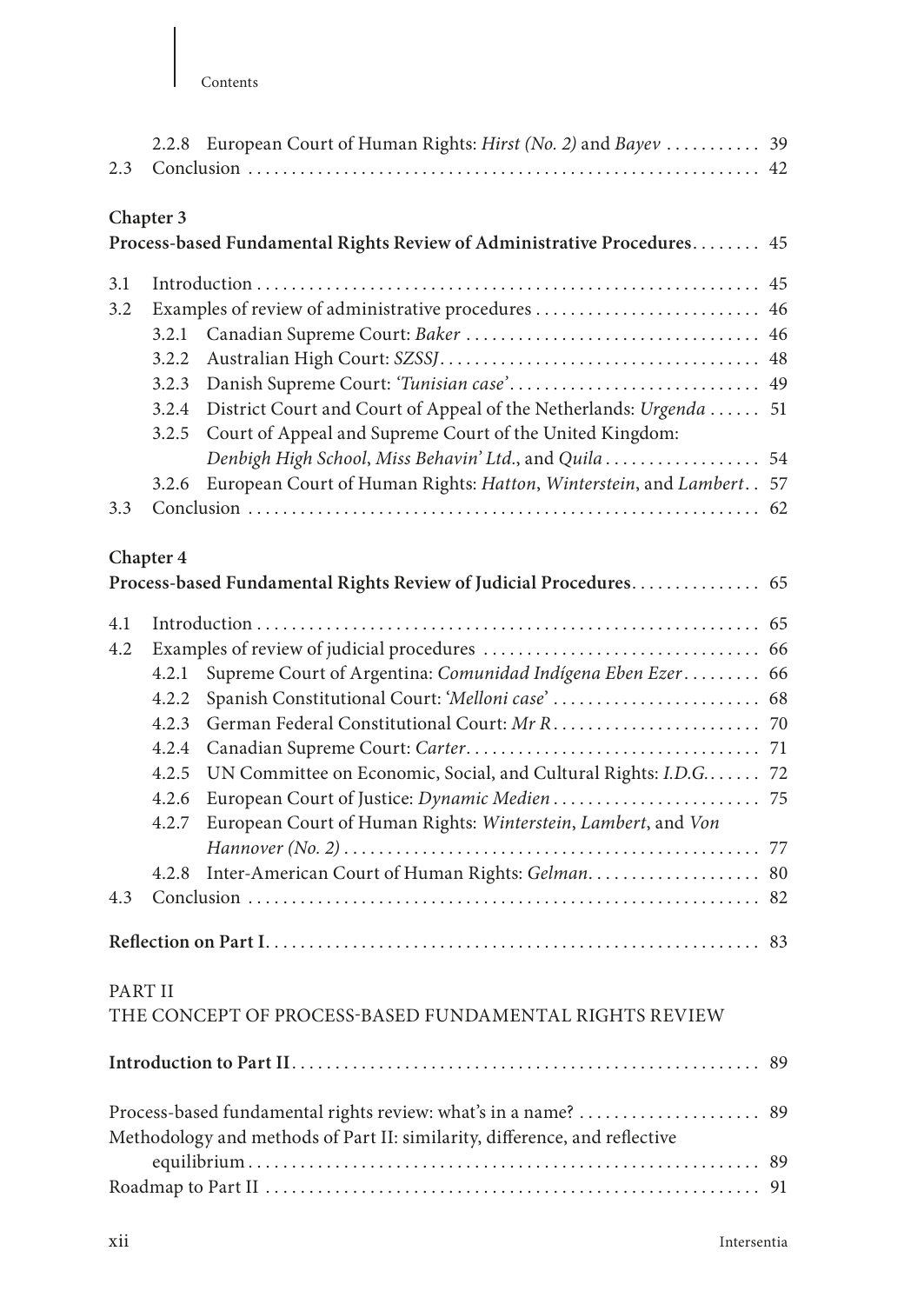## **Chapter 5**

| 5.1 |                                                                    |                                                                            |  |  |
|-----|--------------------------------------------------------------------|----------------------------------------------------------------------------|--|--|
| 5.2 |                                                                    |                                                                            |  |  |
|     |                                                                    | 5.2.1 Definitions of process-based fundamental rights review in the        |  |  |
|     |                                                                    |                                                                            |  |  |
|     |                                                                    | 5.2.2 Elements of process-based fundamental rights review in practice 97   |  |  |
|     |                                                                    | 5.2.3 Common definitions of process-based fundamental rights review  100   |  |  |
| 5.3 | Process-based fundamental rights review as a method of review  104 |                                                                            |  |  |
|     |                                                                    | 5.3.1 Levels of case-law analysis: micro-, meso-, and macro-levels  104    |  |  |
|     |                                                                    | 5.3.2 Fundamental rights review: from substance-based to process-based 110 |  |  |
|     |                                                                    |                                                                            |  |  |
|     |                                                                    | Spectrum of fundamental rights review 113<br><b>B.</b>                     |  |  |
| 5.4 |                                                                    |                                                                            |  |  |

## **Chapter 6**

|     |                                                                      |           | Operationalising of Process-based Fundamental Rights Review 117           |  |  |  |
|-----|----------------------------------------------------------------------|-----------|---------------------------------------------------------------------------|--|--|--|
| 6.1 |                                                                      |           |                                                                           |  |  |  |
| 6.2 |                                                                      |           |                                                                           |  |  |  |
| 6.3 | Diverse applications of process-based fundamental rights review  120 |           |                                                                           |  |  |  |
|     | 6.3.1                                                                |           |                                                                           |  |  |  |
|     | 6.3.2                                                                |           |                                                                           |  |  |  |
|     | 6.3.3                                                                |           |                                                                           |  |  |  |
|     |                                                                      | А.        | Authority responsible for procedural standards  132                       |  |  |  |
|     |                                                                      | <b>B.</b> |                                                                           |  |  |  |
|     |                                                                      |           | L                                                                         |  |  |  |
|     |                                                                      |           | H.                                                                        |  |  |  |
|     |                                                                      |           | HL.                                                                       |  |  |  |
|     |                                                                      | C.        |                                                                           |  |  |  |
|     | 6.3.4                                                                |           |                                                                           |  |  |  |
|     | 6.3.5                                                                |           |                                                                           |  |  |  |
|     |                                                                      | A.        | Preliminary tests: intensity of justification review  146                 |  |  |  |
|     |                                                                      |           | Process-based review as an indicator for the intensity of<br>$\mathbf{L}$ |  |  |  |
|     |                                                                      |           | review: justification strategy  147                                       |  |  |  |
|     |                                                                      |           | II. Process-based review as a consequence of the intensity                |  |  |  |
|     |                                                                      |           | of review: avoidance, compensation, and intensification                   |  |  |  |
|     |                                                                      |           |                                                                           |  |  |  |
|     |                                                                      | <b>B.</b> | Legitimate aim or proper purpose 151                                      |  |  |  |
|     |                                                                      | C.        |                                                                           |  |  |  |
|     |                                                                      | D.        |                                                                           |  |  |  |
|     |                                                                      | E.        |                                                                           |  |  |  |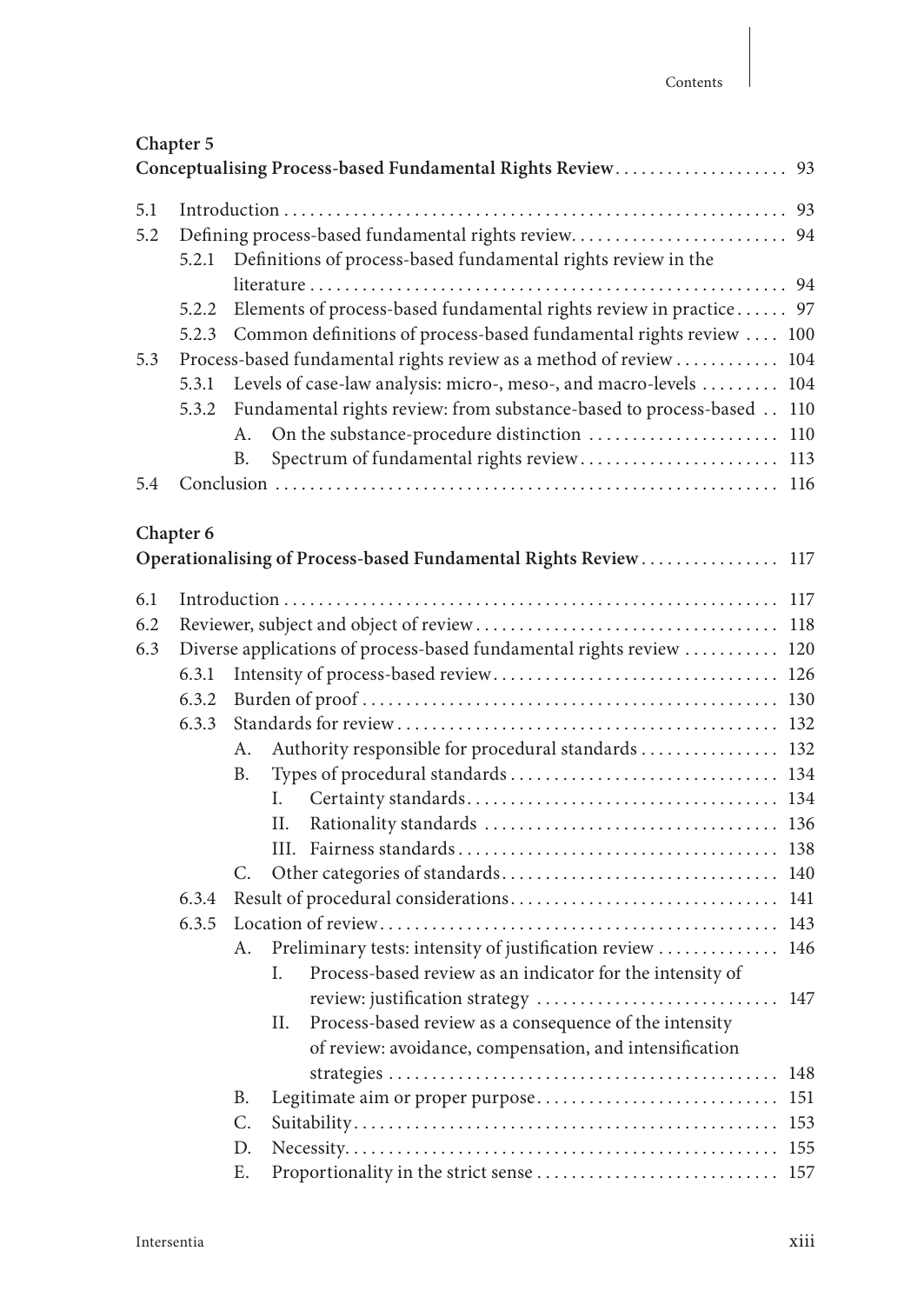| 6.4       | 6.3.6<br>6.3.7<br>6.3.8 |                                                                                     |     |
|-----------|-------------------------|-------------------------------------------------------------------------------------|-----|
|           |                         |                                                                                     |     |
| PART III  |                         | THE THEORY ON PROCESS-BASED FUNDAMENTAL RIGHTS REVIEW                               |     |
|           |                         |                                                                                     |     |
|           |                         | The controversy of process-based fundamental rights review: set-up of Part III  177 |     |
| Chapter 7 |                         | Debates Concerning Process-based Review and the Rule of Law, Deliberative           |     |
| 7.1       |                         |                                                                                     |     |
| 7.2       |                         |                                                                                     |     |
|           | 7.2.1                   | Courts as authorities of rule of law compliance 185                                 |     |
|           |                         | $A_{-}$                                                                             |     |
|           |                         | Rule of law and process-based review 186<br>B.                                      |     |
|           | 7.2.2<br>7.2.3          | Courts as imperfect protectors of the rule of law 190                               |     |
| 7.3       |                         | Process-based review and deliberative democratic theory 193                         |     |
|           | 7.3.1                   | Courts as guardians and promoters of deliberative processes 194                     |     |
|           |                         | 'Deliberative democracy' and 'deliberative procedures' 194<br>А.                    |     |
|           |                         | Process-based review to guard the political process 196<br>B.                       |     |
|           |                         | Process-based review to promote deliberative procedures  198<br>C.                  |     |
|           | 7.3.2                   | Courts as part of the deliberative democratic enterprise  202                       |     |
|           |                         | А.                                                                                  |     |
|           |                         | В.                                                                                  |     |
|           |                         | C.                                                                                  |     |
|           | 7.3.3                   | A limited role for courts and process-based review in democratic                    |     |
|           |                         |                                                                                     | 209 |
|           |                         | Courts as dangers to the deliberative enterprise 209<br>A.                          |     |
|           |                         | Courts are not part of the deliberative enterprise<br>B.                            | 211 |
|           | 7.3.4                   |                                                                                     | 211 |
| 7.4       |                         |                                                                                     | 212 |
|           | 7.4.1                   |                                                                                     |     |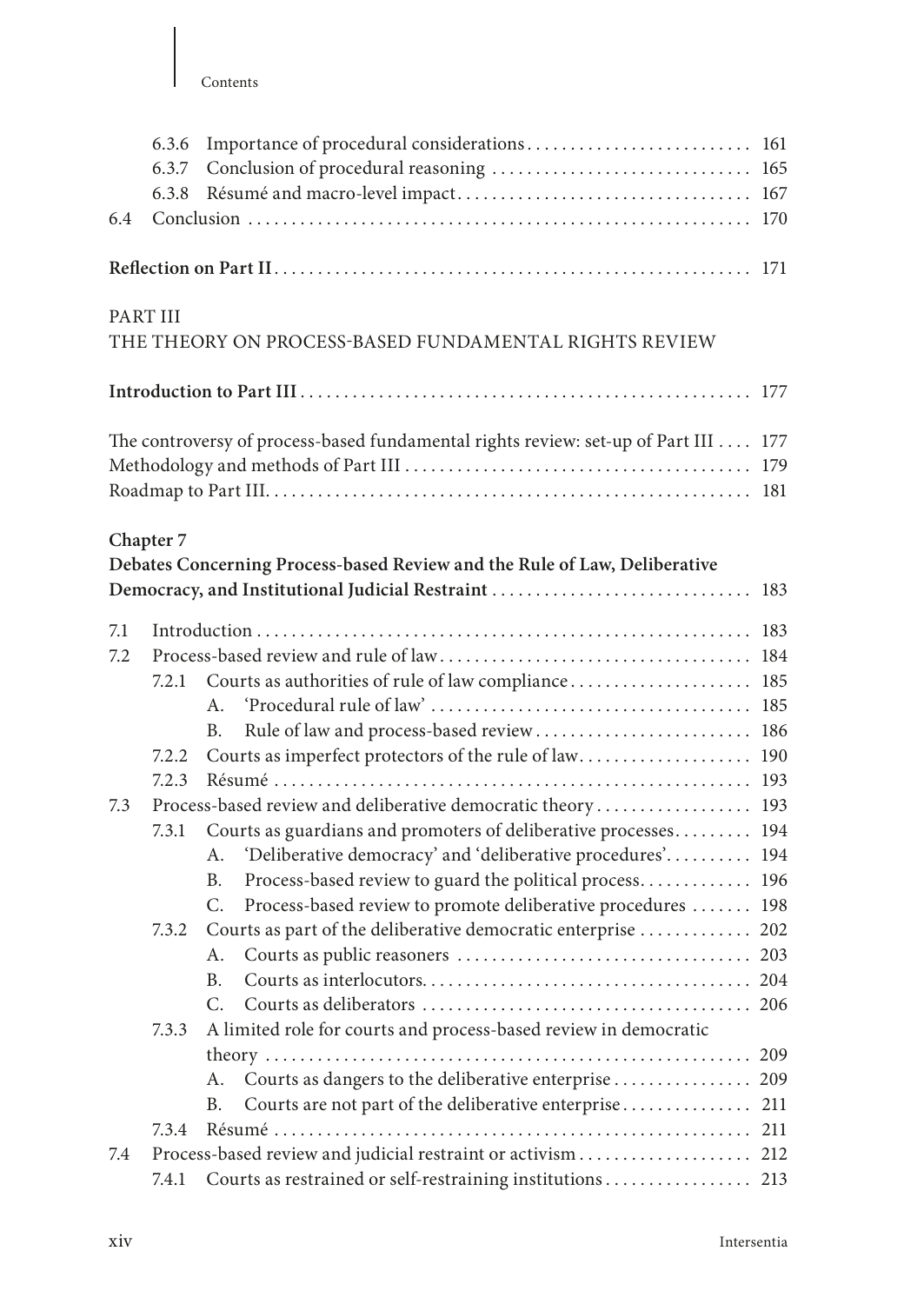| 7.5 | 7.4.2<br>7.4.3<br>7.5.1 | Intertwinement of views on process-based review with core                   |  |
|-----|-------------------------|-----------------------------------------------------------------------------|--|
|     |                         |                                                                             |  |
|     |                         |                                                                             |  |
|     |                         | $A_{\cdot}$                                                                 |  |
|     |                         | B <sub>1</sub>                                                              |  |
|     | 7.5.3                   |                                                                             |  |
| 7.6 |                         |                                                                             |  |
|     |                         |                                                                             |  |
|     | Chapter 8               | Debates Concerning Process-based Review and Procedural Mandates, Judicial   |  |
|     |                         |                                                                             |  |
| 8.1 |                         |                                                                             |  |
| 8.2 |                         | Process-based review and the judicial function of protecting procedural     |  |
|     |                         |                                                                             |  |
|     | 8.2.1                   |                                                                             |  |
|     |                         | 8.2.2 Courts and the definition and application of procedural standards 235 |  |

|     |           |    | 8.2.2 Courts and the definition and application of procedural standards 235 |  |
|-----|-----------|----|-----------------------------------------------------------------------------|--|
|     | A.        |    | Originalism, living instruments, and the role of courts 236                 |  |
|     | <b>B.</b> |    | Temporal aspects of standard-setting: consequences of new                   |  |
|     |           |    |                                                                             |  |
|     | C.        |    | Substantive aspects of standard-setting: level of detail of                 |  |
|     |           |    |                                                                             |  |
|     |           |    |                                                                             |  |
| 8.3 |           |    | Process-based review and the judicial function of protecting fundamental    |  |
|     |           |    |                                                                             |  |
|     |           |    | 8.3.1 Courts offering protection of fundamental rights through process-     |  |
|     |           |    |                                                                             |  |
|     | А.        |    | Minimum protection of fundamental rights 246                                |  |
|     |           | L. | Intrinsic approaches to the value of procedures for                         |  |
|     |           |    | fundamental rights protection 247                                           |  |
|     |           | Н. | Instrumental approaches to the value of procedures for                      |  |
|     |           |    |                                                                             |  |
|     | <b>B.</b> |    | Enhanced protection of fundamental rights  254                              |  |
|     |           | L. | Enhanced procedural fundamental rights protection 254                       |  |
|     |           | Н. | Enhanced substantive fundamental rights protection 256                      |  |
|     | C.        |    | Extending courts' jurisdiction through (procedural) positive                |  |
|     |           |    |                                                                             |  |
|     |           | L. | Enforcing fundamental rights in horizontal disputes  260                    |  |
|     |           | H. |                                                                             |  |
|     | D.        |    |                                                                             |  |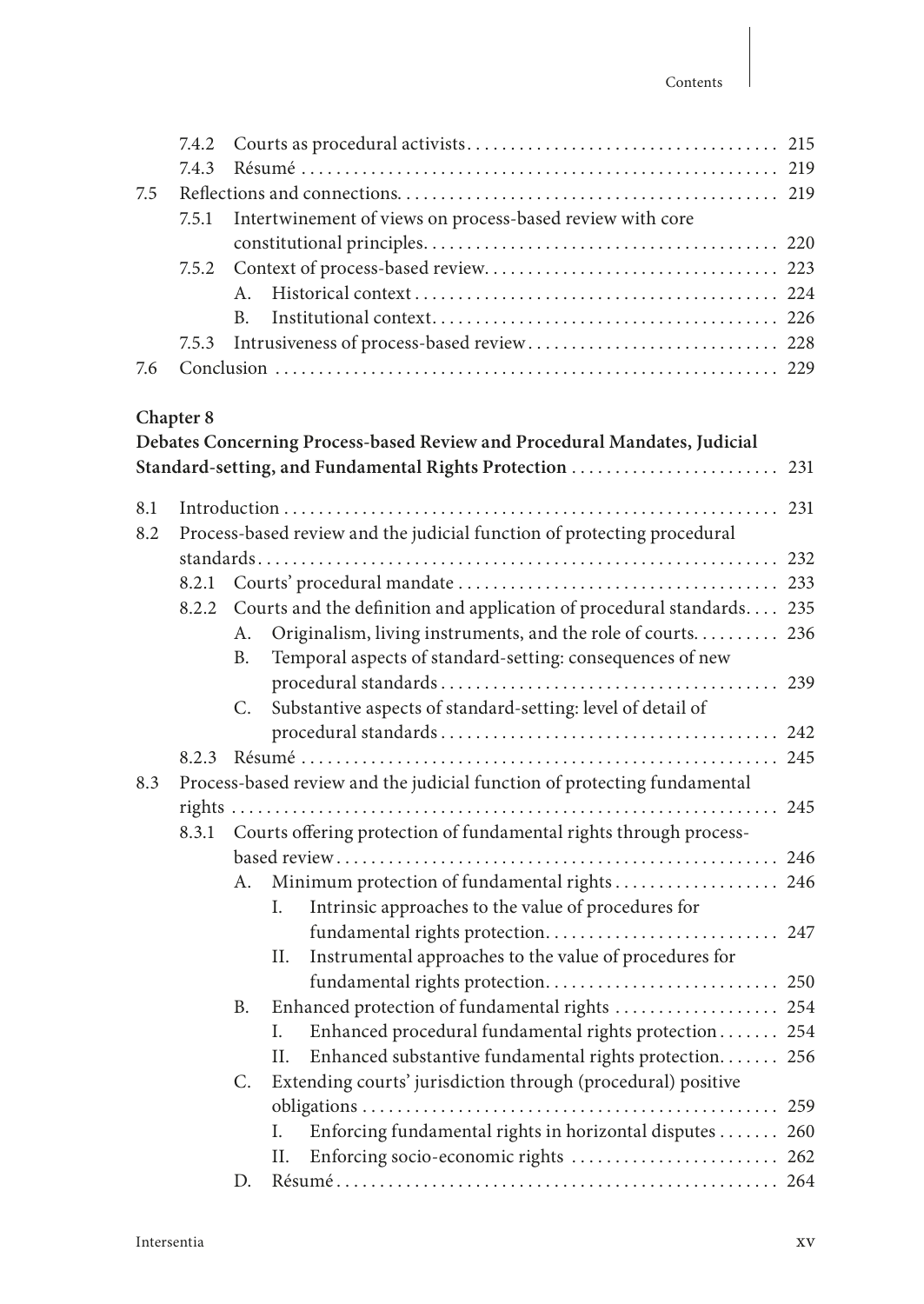|     | 8.3.2     | Courts failing to protect fundamental rights by applying process-          |  |
|-----|-----------|----------------------------------------------------------------------------|--|
|     |           |                                                                            |  |
|     |           | A. Unsuccessful protection of fundamental rights  265                      |  |
|     |           | Inadequate protection of fundamental rights 265<br>L.                      |  |
|     |           | Reduced protection of fundamental rights  268<br>H.                        |  |
|     |           | Weakened judicial protection of fundamental rights 271<br>B.               |  |
|     |           | $C_{\cdot}$                                                                |  |
| 8.4 |           |                                                                            |  |
|     | 8.4.1     |                                                                            |  |
|     | 8.4.2     | Primacy of procedural or substantive fundamental rights protection 275     |  |
|     | 8.4.3     | Concrete and generic impact of procedural approaches 278                   |  |
|     | 8.4.4     | Context-dependent effectiveness of process-based fundamental               |  |
|     |           |                                                                            |  |
| 8.5 |           |                                                                            |  |
|     | Chapter 9 |                                                                            |  |
|     |           | Debates Concerning Process-based Review and Neutrality, Hard Cases,        |  |
|     |           |                                                                            |  |
| 9.1 |           |                                                                            |  |
| 9.2 |           | Process-based review and normative difficulties in adjudication  286       |  |
|     |           | 9.2.1 Normativity or neutrality of procedures and procedural reasoning 286 |  |

### ty or neutrality of procedures and procedural reasoning . A. John Hart Ely's process-oriented system of review and neutrality. 288 B. Normativity of procedures and process-based review . . . . . . . . . . . 290 C. Neutral enforcement of (legislative) entrenched substantive values . . . . . . . . . . . . . . . . . . . . . . . . . . . . . . . . . . . . . . . . . . . . . . . . . . . . 293 D. Procedural reasoning limiting substantive decision-making ..... 296

|     |       | Ε. | Neutrality in degrees: more and less value-laden review 299               |  |
|-----|-------|----|---------------------------------------------------------------------------|--|
|     |       | F. | Transparency and risks of corruption, dishonesty, and                     |  |
|     |       |    |                                                                           |  |
|     |       |    |                                                                           |  |
|     | 9.2.2 |    |                                                                           |  |
|     |       |    |                                                                           |  |
|     |       | B. |                                                                           |  |
|     |       | C. |                                                                           |  |
|     |       | D. |                                                                           |  |
|     |       | E. |                                                                           |  |
| 9.3 |       |    | Process-based review, judicial expertise and epistemic uncertainties  315 |  |
|     | 9.3.1 |    |                                                                           |  |
|     |       | A. | Judicial expertise on matters of process and process-based                |  |
|     |       |    |                                                                           |  |
|     |       | B. |                                                                           |  |
|     |       | C. |                                                                           |  |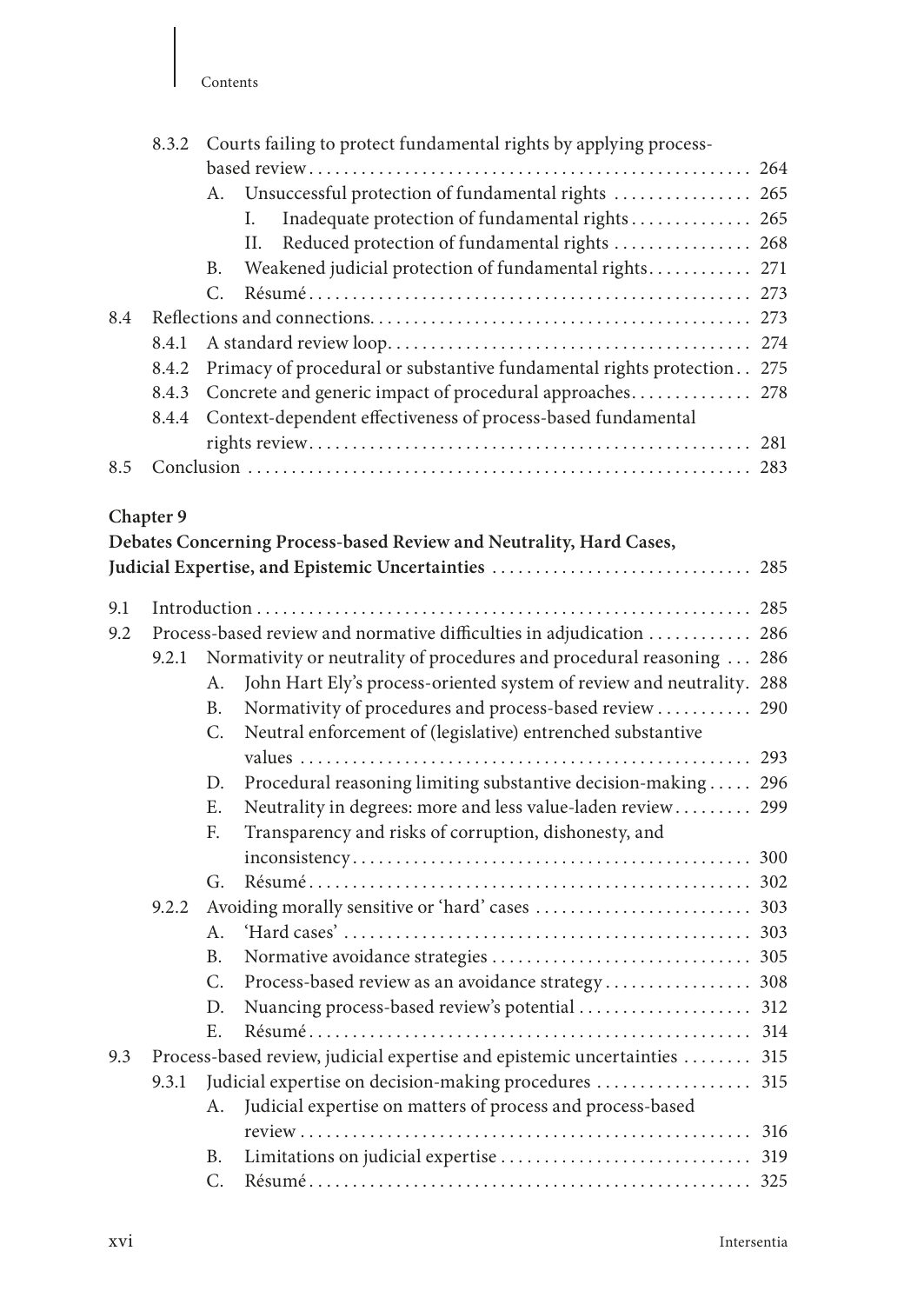|     | 9.3.2                                                                    |                | Epistemic uncertainties and decision-making procedures 326              |     |  |  |
|-----|--------------------------------------------------------------------------|----------------|-------------------------------------------------------------------------|-----|--|--|
|     |                                                                          | A.             | Epistemic uncertainties and empirical reasoning 326                     |     |  |  |
|     |                                                                          | B <sub>1</sub> |                                                                         |     |  |  |
|     |                                                                          | $C_{\cdot}$    | Process-based review as epistemic avoidance strategy 331                |     |  |  |
|     |                                                                          | D.             | Evidence-based decision-making and procedural reasoning  337            |     |  |  |
|     |                                                                          | Ε.             | Problems with process-based review of empirical reasoning  341          |     |  |  |
|     |                                                                          | $F_{\cdot}$    |                                                                         |     |  |  |
| 9.4 |                                                                          |                |                                                                         |     |  |  |
|     | 9.4.1                                                                    |                | Law, morality, empiricism, and process-based review  347                |     |  |  |
|     |                                                                          | A.             | Relationships between law and morality, and law and empiricism 347      |     |  |  |
|     |                                                                          | В.             |                                                                         |     |  |  |
|     |                                                                          |                | 9.4.2 Neutrality, normativity, factuality, and process-based review 350 |     |  |  |
|     |                                                                          | Α.             | Neutrality-normativity tension and procedural reasoning                 | 351 |  |  |
|     |                                                                          | B.             | Empirical reasoning to resolve the neutrality-normative tension? 353    |     |  |  |
|     | 9.4.3                                                                    |                |                                                                         | 356 |  |  |
| 9.5 |                                                                          |                |                                                                         |     |  |  |
|     |                                                                          |                |                                                                         |     |  |  |
|     |                                                                          |                |                                                                         |     |  |  |
|     |                                                                          |                |                                                                         |     |  |  |
|     |                                                                          |                |                                                                         |     |  |  |
|     | Conclusion: process-based review is not a one-size-fits-all approach 361 |                |                                                                         |     |  |  |

### **CONCLUSION**

#### **Chapter 10**

| 101  |                                                                        |
|------|------------------------------------------------------------------------|
| 10.2 | Building blocks for process-based fundamental rights review  367       |
|      |                                                                        |
|      |                                                                        |
|      |                                                                        |
|      | Authority responsible for setting procedural standards  372<br>А.      |
|      | <b>B.</b>                                                              |
|      | C.                                                                     |
|      |                                                                        |
|      |                                                                        |
|      | Preliminary tests: intensity of justification review  382<br>A.        |
|      | Justification tests: legitimate aim, suitability, necessity, and<br>B. |
|      |                                                                        |
|      |                                                                        |
|      |                                                                        |
|      |                                                                        |
| 10.3 |                                                                        |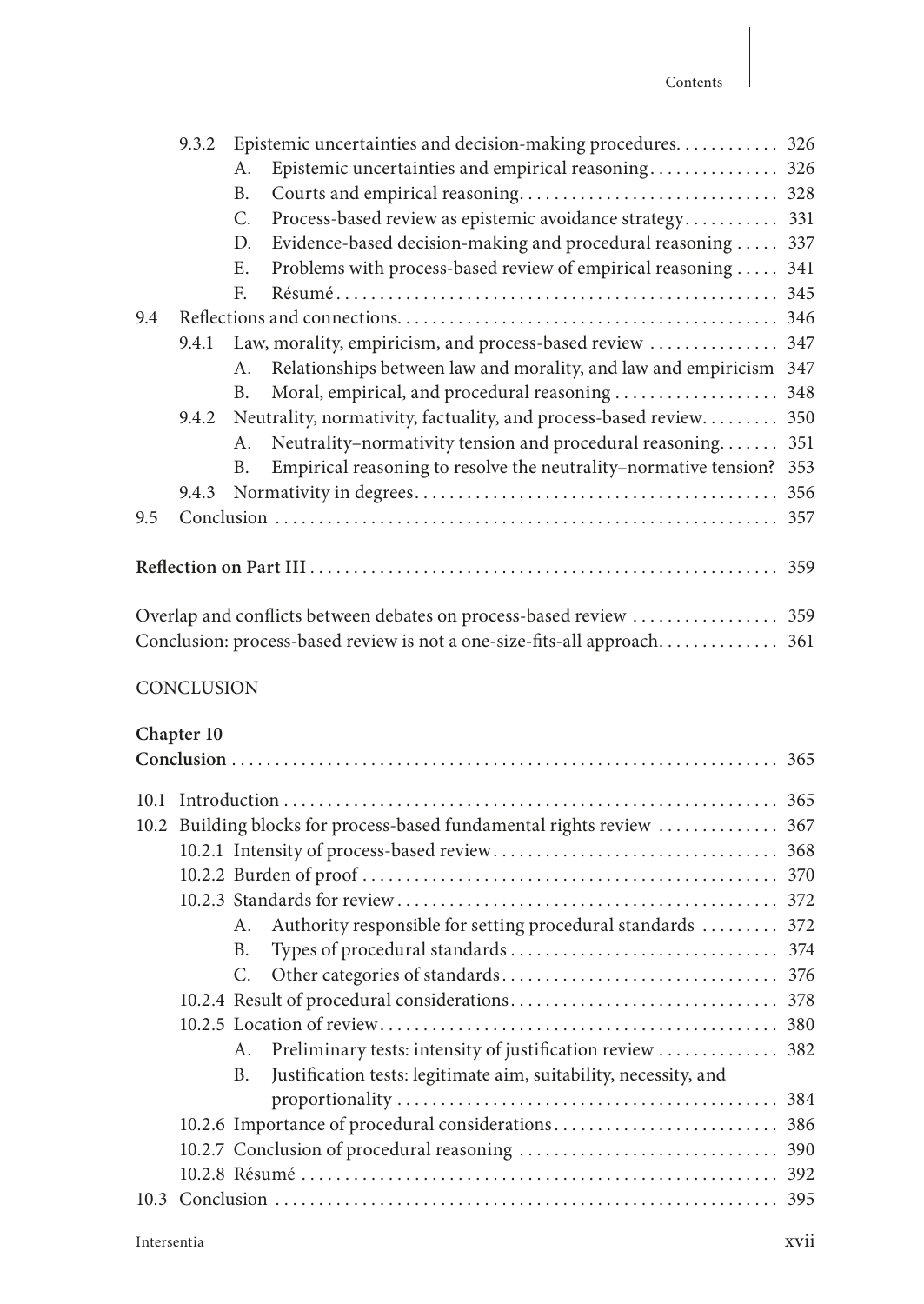#### Contents

| $Case-Law (by Name) \dots 153$ |  |
|--------------------------------|--|
|                                |  |
|                                |  |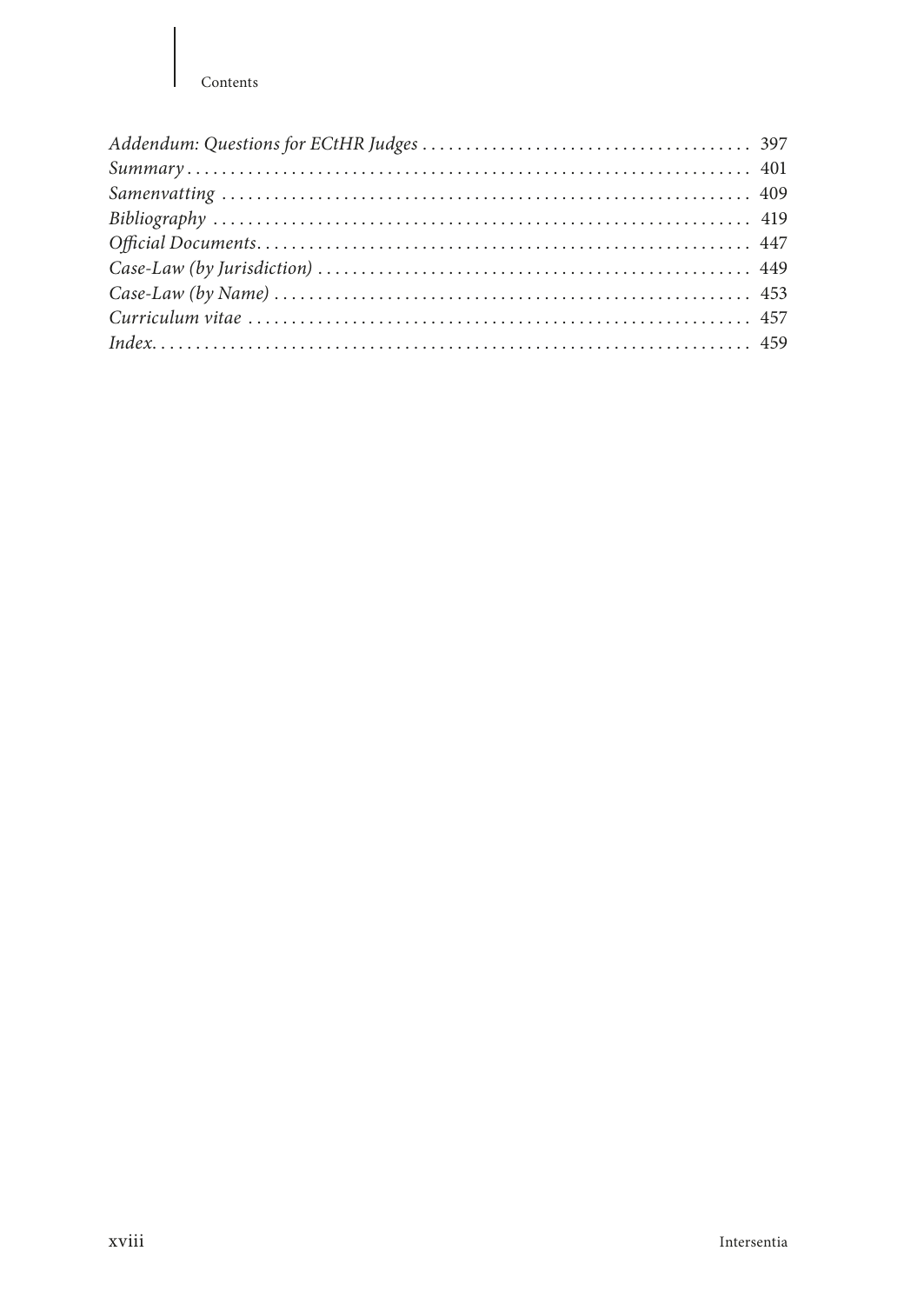## **LIST OF ABBREVIATIONS**

| <b>AHC</b>       | Australian High Court                                                   |
|------------------|-------------------------------------------------------------------------|
| <b>ACHR</b>      | American Convention on Human Rights                                     |
| <b>BCC</b>       | Belgian Constitutional Court                                            |
| Canadian Charter | Canadian Charter of Fundamental Rights and Freedoms                     |
| CCC              | Colombian Constitutional Court                                          |
| <b>CCRF</b>      | Constitutional Court of the Russian Federation                          |
| <b>CESCR</b>     | UN Committee on Economic, Social, and Cultural Rights                   |
| <b>CJEU</b>      | Court of Justice of the European Union (encompassing the ECJ,           |
|                  | the General Court and EU specialised courts)                            |
| CoATH            | Court of Appeal of The Hague of the Netherlands                         |
| <b>CRPD</b>      | UN Committee on the Rights of Persons with Disabilities                 |
| <b>CSC</b>       | Canadian Supreme Court                                                  |
| <b>DSC</b>       | Danish Supreme Court                                                    |
| <b>DCTH</b>      | District Court of The Hague of the Netherlands                          |
| EAW              | European Arrest Warrant                                                 |
| ECJ              | European Court of Justice                                               |
| <b>ECHR</b>      | European Convention for Human Rights (formally the Convention           |
|                  | for the Protection of Human Rights and Fundamental Freedoms)            |
| <b>ECtHR</b>     | European Court of Human Rights                                          |
| EU               | European Union                                                          |
| EU Charter       | Charter of Fundamental Rights and Freedoms of the European              |
|                  | Union                                                                   |
| FAC              | French Administrative Court                                             |
| <b>FCFCA</b>     | Full Court of the Federal Court of Australia                            |
|                  | Framework Decision EU Framework Decision on the European Arrest Warrant |
| <b>GFCC</b>      | German Federal Constitutional Court                                     |
| <b>GHRC</b>      | German Higher Regional Court                                            |
| <b>GLOK</b>      | German Landgericht of Koblenz                                           |
| <b>HCA</b>       | High Court of Argentina                                                 |
| HRA              | Human Rights Act of 1998                                                |
| <b>IACtHR</b>    | Inter-American Court of Human Rights                                    |
| <b>ICCPR</b>     | International Covenant on Civil and Political Rights                    |
| ICC              | International Criminal Court                                            |
| <b>ICESCR</b>    | International Covenant on Economic, Social and Cultural Rights          |
| <b>ISC</b>       | Irish Supreme Court                                                     |